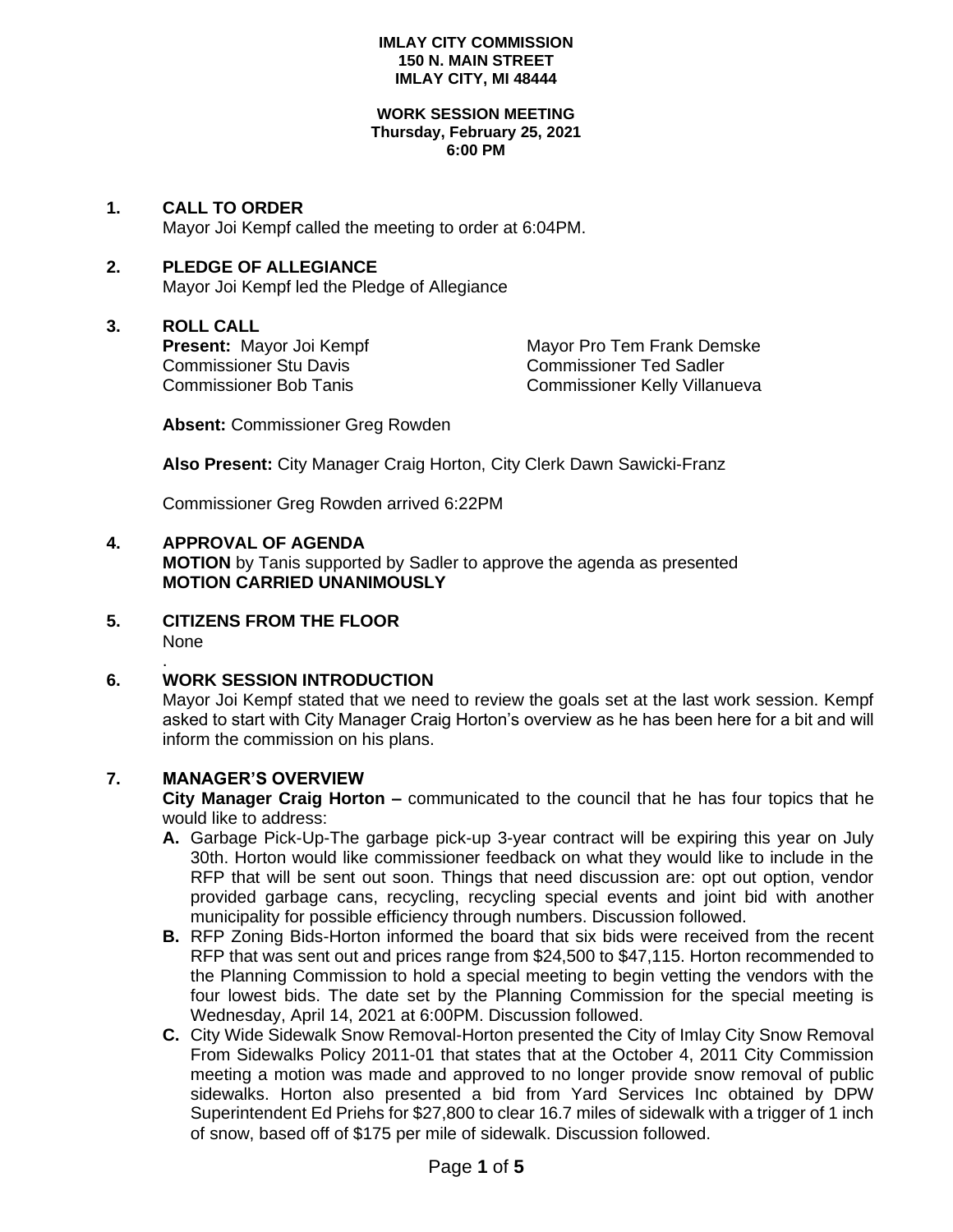### **WORK SESSION MEETING Thursday, February 25, 2021 6:00 PM**

**D.** New Park Reservation Form-to include wavier of liability, various fees and minimal cost for residents and a separate fee schedule for non-residents. With Covid-19 still active, the outlook is good for more outdoor family events such as weddings and reunions. Discussion followed.

# **8. DISCUSSION**

### **A. Prioritize Goals and Create an Action List with Group Discussion**

- 1. 10-20 Year Capital Improvement Plan/Budgeting for Expenses
	- a. Equipment age and Replacement Schedule
		- 1. DPW has 20-year road plan, need equipment list and plan
		- 2. WWT- need equipment list and plan
		- 3. FD-need list of trucks and other equipment with replacement plan
		- 4. PD-need list of rotation of vehicles for replacement and plan
	- b. Review township fees for fire service and protection

### 2. M-53 Safety

- a. Light at Borland and M-53 **(remains a top priority)**
	- 1. Continue to involve senators and other officials with this major request
	- 2. MDOT wants to have town hall meeting regarding the upcoming boulevard proposal
	- 3. Residents have expressed their support for much needed traffic light at Borland Road
	- 4. Combine forces to obtain light where needed most
- b. Access Road Behind Dairy Queen to go from Kroger to Borland
- 1. MDOT does not want the access road due to possibly blocking FD traffic c. Walk Ways/Bike Paths/Trails/Linear Park Paths
	- 1. As roads are updated bike lanes are installed as required
	- 2. Map needed to show city parks and paths
- d. Emergency Evacuation Plan/Nixle Alert Use
	- 1. Nixle flyers were mailed with the December 2020 utility bills-two sided English/Spanish
	- 2. Magnets are available at the city office
	- 3. Need copy of shelter plan for city
- e. Trestle
	- 1. MDOT stated that the Railroad was here first so they have priority
	- 2. Possibly coordinate work when railroad is shut down for their updates
	- 3. Safe passageway is still needed
	- 4. Do we need to get an engineer to draft a proposal for a future trestle
- 3. Promote the city
	- a. Actively Bring New Businesses to the City-Actively Market Imlay City
		- 1. DDA promotes the downtown area
		- 2. Katrina is working on ideas with graphics regarding promoting the city and new logo/slogan and will present in the future
		- 3. DDA/Chamber/City are starting to collaborate together and working together regarding upcoming events
		- 4. Sesquicentennial event-planning together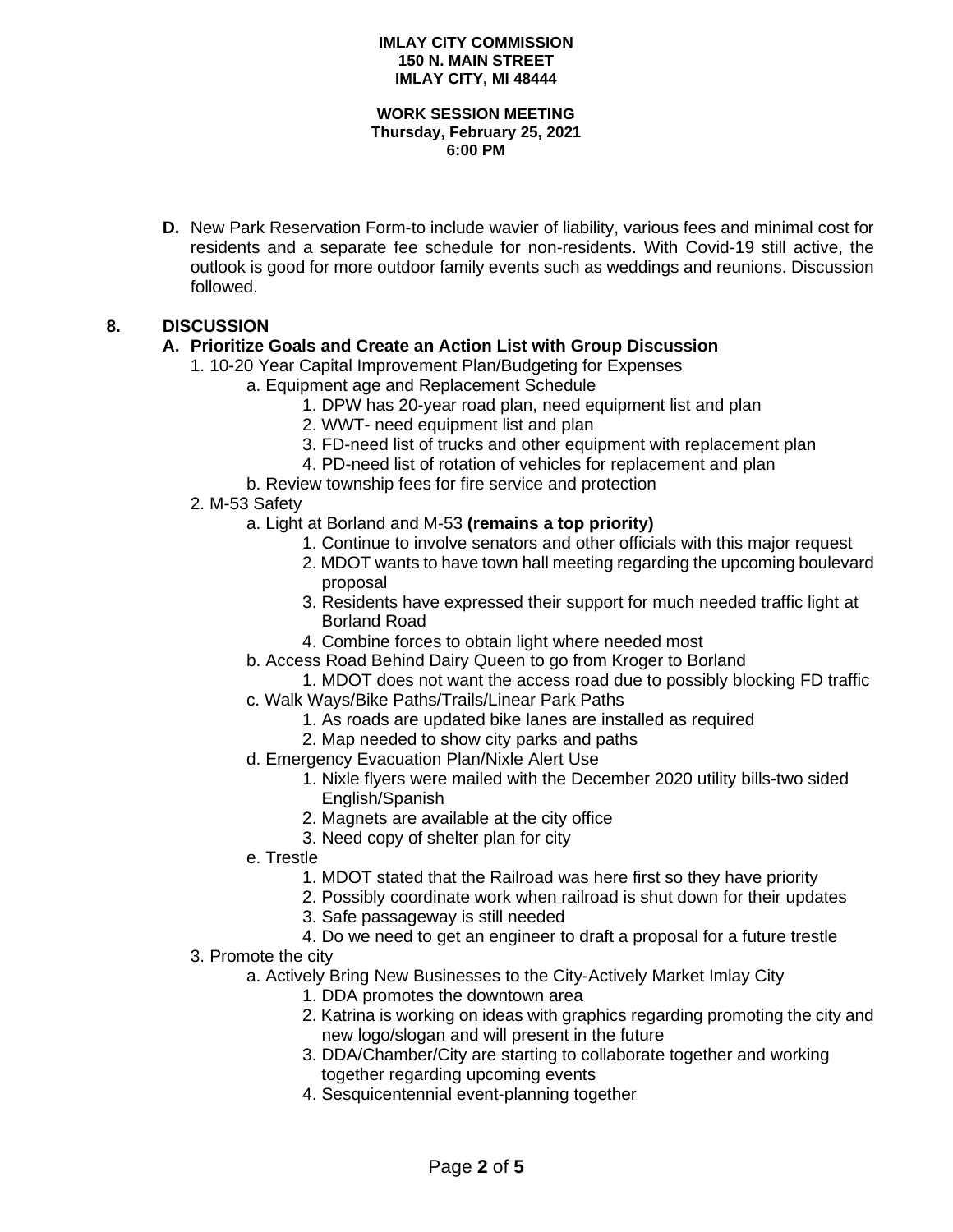### **WORK SESSION MEETING Thursday, February 25, 2021 6:00 PM**

- b. Visitors-Attractive Destination Community
	- 1. City Calendar with events
- c. Creative Slogan for promoting-possibly "City of Country Living"
- 4. Community Campus/Community Area/Activities (Sign Shop, Fire Hall, DPW building)
	- a. Farmer's Market Expansion
		- 1. Currently going well as it is
	- b. Making it Easier for visitors with more signage
	- c. Activities, Build Attractions
		- 1. Dana Walker Guest Speaker
- 5. Water Pricing and Water Review
	- a. More Fair or Equal in Pricing
	- b. Did not implement the fee increase in July 2020 due to Covid19
	- c. Implemented the annual fee increase that was effective December 5, 2020 and will be included in the billing that will go out on March 15, 2021 for the billing cycle of December 6, 2020 to March 5, 2021 with a 4% increase for business and residential utility accounts.
	- d. Original amount of 51 utility customers that were more than six months past due was reduced to one by the Utility Biller's collection efforts and then was brought to the council on February 16, 2021.
	- e. Still in the process of studying a fee schedule that includes an access fee and a usage fee that is fair to all.
- 6. City Staff Safety
	- a. Safety Procedures
	- b. AED/CPR/First Aid training
		- 1. City Employees-Training
		- 2. Probably difficult to get this training right now with Covid19 restrictions and having to touch the equipment and the CPR mannequins.
	- c. Alarm System use at City Hall
		- 1. Lock review and entrance scan card
		- 2. Change employee entrance to back door with metal/magnetic brackets and scan card entrance
- 7. Personal Defense
	- a. Training/Certification
- 8. Zoning Ordinance Review and Updating
	- a. RFPs have been received and are ready for review
- 9. Vendor Bids Reviewed/Accountability-as contracts come up
	- a. Garbage bids RPF needs to go out soon
		- b. Be strict with bids If you give the city a bid, that is what we pay for and only changes that we request will be approved, not changes that bidder forgot to include in their bid.
- 10. Blight
	- a. Cory Martin is full time 8am 5pm, Monday thru Friday as Code Enforcement Officer and back up officer for the city
	- b. Martin uses the Segway to review blight cases in the city as "Community Policing"
	- c. Questioning closed store fronts and blocking off windows for any length of time
	- d. Gerry Edwards signs and requests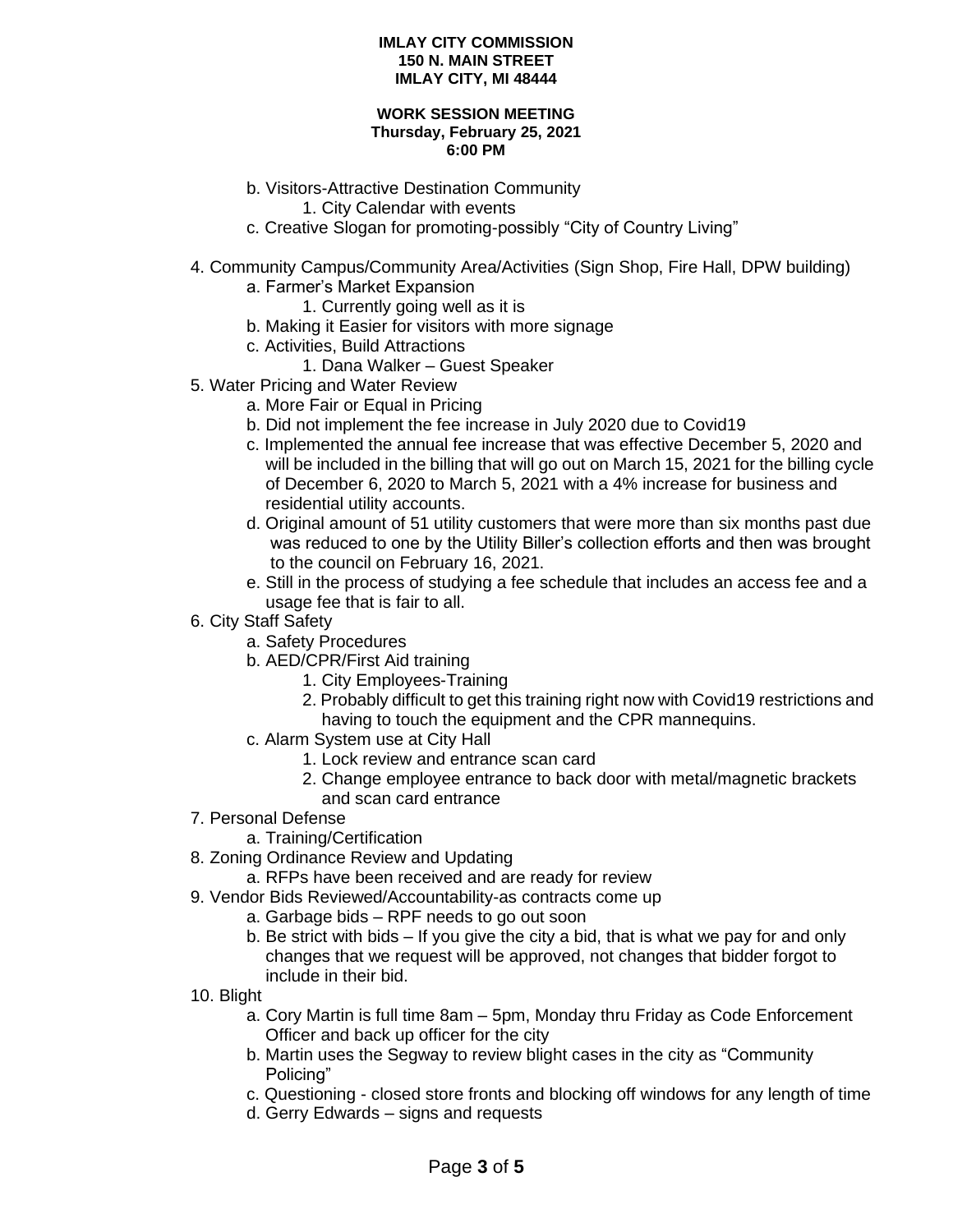#### **WORK SESSION MEETING Thursday, February 25, 2021 6:00 PM**

**Stu Davis –** Suggests ornamental tall grass for the middle of the road of M-53 as an improvement. Possibly use the grass from the time capsule removal. Also, more trees are needed at the sign location and consider staggering them for color backdrop to be able to see the letters of IMLAY CITY.

**Bob Tanis –** Review the tree removal and issues with Paul LaFontaine. LaFontaine has been given new deadlines for compliance. The four issues-Tietz sign, tree issues, parking cars behind Jets Pizza without a temporary use permit and the Car Wash.

**Ted Sadler –** Nothing left to add to tonight's discussion.

**Greg Rowden –** Asked about financial concerns of the city. Horton stated that one of the largest sources of revenue is Revenue Sharing. These payments come from sales tax and if you close 90% of the businesses for a year, there won't be sales tax going to the state and if the state is not getting sales tax then there won't be any coming to us. The Federal Government has been supplementing the states, and the states are sending this to us for the time being.

**Kelly Villanueva –** Requested information regarding the Governor's orders regarding water shut offs. Currently no water customers can be shut off per the order. Bills have continued to be sent out as scheduled. Clerk Dawn Sawicki-Franz reported that at the beginning of the 2021 year there were 51 accounts with water bills that were past due by six months or more. Utility Biller Cindy Adams sent letters to the owners and occupants of the accounts that were past due and made phone calls and sent emails to them. Adams was able to collect on all but one account. This account is currently working with DHS for payment and should be paid soon.

**Frank Demske –** Asked about the old Fire Hall and possible environmental issues involved with this building as well as the old sign shop and does this limit us as to what we can do with these buildings? Horton informed that he had a conversation recently with Mayor Kempf and Ed Priehs regarding these buildings' history and all the background of the buildings. Horton plans to contact the Egle (Environment, Great Lakes & Energy-State of Michigan) representative that we have been working with during the current project, and ask for a status update and information as to what we have to work with regarding this new project.

**Mayor Joi Kempf –** Informed that Old School Park needs a plan with pavilion and more equipment as well as we need to redo Lions Park. In addition, we need to gather information on a bandstand at Lamb Steele Park. Lumber is very high right now and the quote to redo the Lamb Steele Gazebo is around \$12,000.

**9. SCHEDULE NEXT WORK SESSION** Thursday, May 13, 2021 at 6:00PM

### **10. ADJOURNMENT**

**MOTION** by Davis supported by Tanis to adjourn at 8:59pm. **MOTION CARRIED UNANIMOUSLY**